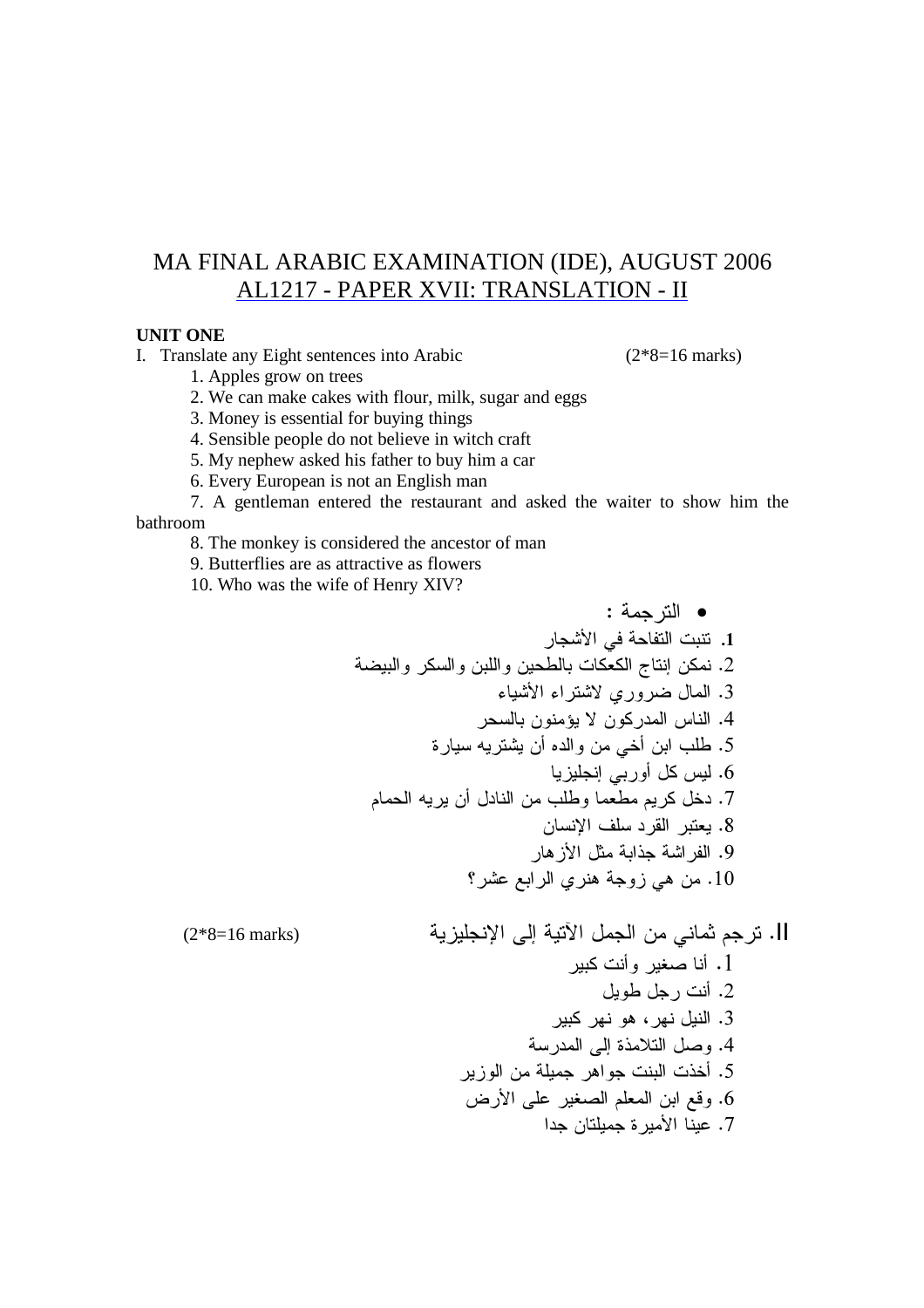8. النساء هنّ الطباخات في بيوت الهنود 9. غسلت المر أة ثيابها في النهر صباحا 10. ماذا يمنعك هن ذلك بعد الظهر ؟

• الترجمة :

- 1. I am young and you are old
- 2. You are a tall man
- 3. The Nile is a river, it is a big river
- 4. The pupils arrived at (the) school
- 5. The girl took beautiful jewels from the minister
- 6. The teacher's young son fell on the ground
- 7. The princess' eyes are very beautiful
- 8. Women are the cooks in the Indians' houses
- 9. The woman washed her clothes in the river in the morning
- 10. What will prevent you from that in the afternoon?

#### **UNIT TWO**

**III**. Translate any four into Arabic (3<sup>\*4=12</sup> marks)

1. When I attended the party of the circle of authors, a strange thing happened to me.

2. The war had scarcely ended when a new war began, so the great powers fought again.

3. My father got in touch with his brother, and they began a policy of strict economy.

4. He told the merchants to display their wares in the camp, so that the soldiers would buy them.

5. Down with colonization, for it is not the basis of sound government.

6. So long as the tickets are dear, I shall travel by donkey.

7. He read the whole of Qur'an, then read it again and that is the duty of every Muslim.

8. I entered the house, and was afraid of the darkness in it.

• الترجمة : . عندما حضرت حفلة دائر ة المؤلفين حدث لي حادث غريب 2. ما كادت الحرب تنتهي فابتدأت حرب جديدة، فتقاتلت الدول الكبر ى مر ة ثانية 3. انصل أبي بأخيه وبدأ سياسة اقتصاد شديد 4. قال للتجار أن يعرضوا بضائعهم في المعسكر حتى يشتريها الجنود 5. فليسقط الاستعمار ، لأنه ليس أساسا لحكومة سالمة . ما دامت النذاكر غالية سأسافر بالحمار 7. قرأ القرأن كله، ثم عاد يقرأه وذلك من واجبات كل مسلم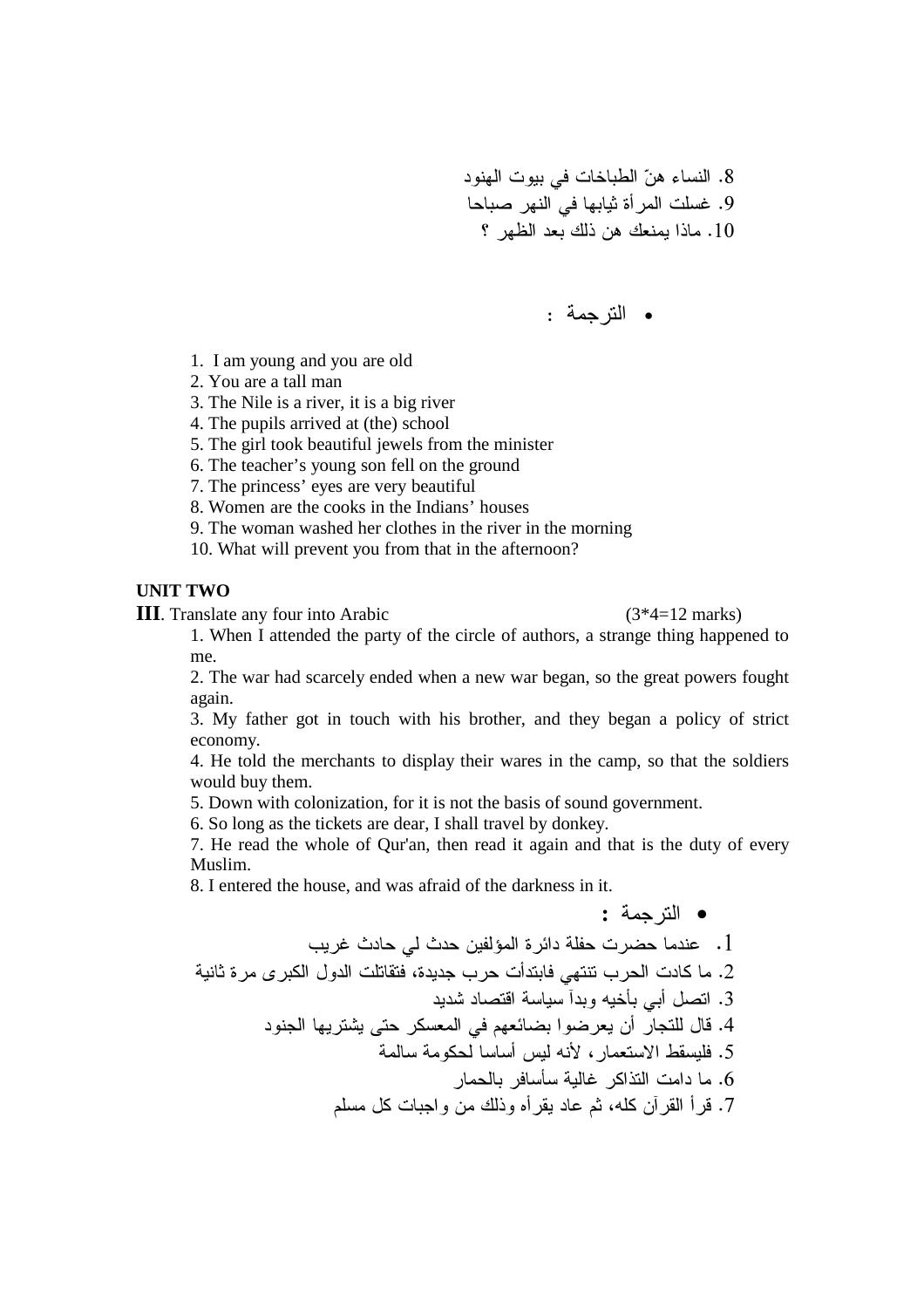8. دخلت البيت وخفت من الظلمة فيه.

 (3\*4=12 marks) - - .IV H1 H0 1\$ \$ 9 I- "8 &\$\$ \*\$ .1 . D . - J\$8 B3 > - K6 2 - 5( .2 . 9( \$ \$ + 2 \$> .3 H 0 -5 %\* D
 /( E- -8 -5( .4 . ?5 :- B3 "> ( - - : L 'H H - : \$ " ; '( -@ J 8 A0
 .5 4!\$ - 5 :?- " "G : 5 . -9 - -5( 2<2 3 -9 \$< )31 .6 . - &\$ B
 &-2 ' -\$8 .7 : -•

1. The new mistress entered the class to teach the girls history, but she only found one of them, and she was a refugee.

2. Give me two nails only, and put the rest of the nails in that big box

3. Eight women appeared the city gate after the Germans' attack, and they were carrying their children

4. When I was crossing the Sahara in 1925, I met six old sheikhs who had never seen a foreigner before that day, so they attacked me.

5. Hasan used to wake up in the morning and drive his father's sheep to a place far from house, and he had no watch. Therefore, in the evening he would ask every passer-by: "what time is it, sir:"

6. This country has been a republic for 3 years, and the government's policy pleases everybody.

7. Lebanon exported much fruit from the port of Beirut in that period.

## **UNIT THREE**

V Translate any two in to Arabic (7\*2=14 marks)

 1. Perhaps, Reader, you are among those lucky students who are concerned with Arabic poetry. Now poetry is the oldest art of the Arabs, and its principles have scarcely changed during a period of thirteen hundred years. The ancient Arabs told many stories about their poets. There is a remarkable legend about Ta'abbata Sharran, the famous poet. It is said that one day he went into the desert, where he met a ghoul- that is, a species of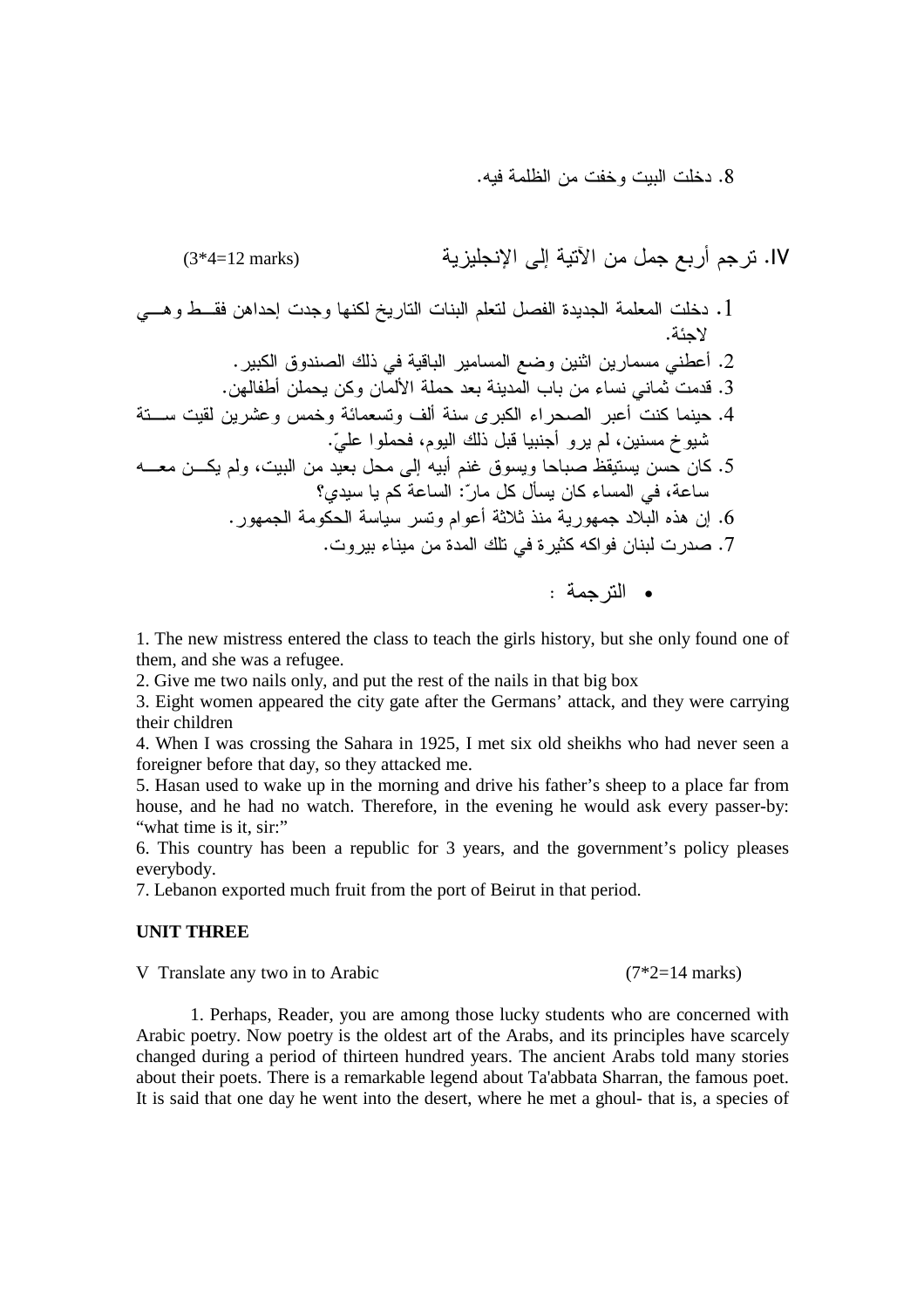ghost. The poet carried it home under his arm(pit), and scared his relations. After this incident, he was nicknamed Ta'abbata Sharran.

 : -•

1. يا قارئ، لعلك من بين أولئك الطلاب البخيتين الذين يهتمون بالشعر العربي. فالشـــعر أقـــدم فنون العرب. ومبادئه ما كادت تتغير أثناء مدة ثلاث عشرة مائة سنة وكان العرب القدماء يحكون روايات كثيرة عن شعرائهم. وتوجد أسطورة عجيبة عن الشاعر المشهور، تأبط شرا، فيقال إنــــه خرج في الصـحر اء، في يوم من الأيام لاقى غو لا –أي نوع من الشبح – هناك فحملــــه الشـــــاعر تحت ابطه إلى بيته وأخاف أقرباءه. وبعد هذا الحادث لقب بــــ"تأبط شرا".

2. The people have been deceived by pride, so anarchy has become general. Every day we hear a clamor in the street of the capital. The youth drink wine, get drunk, then run from shop to shop. They have already burnt more than a hundred shops. One boy, perhaps his age was about ten, broke the windows of a number of shops with a small axe. If this is the spirit of nationalism, then I prefer internationalism.

• الترجمة :

2. اغتر الناس بالكبرياء، فعم الفوضاء، وكل يوم نسمع ضوضىي في شوارع العاصمة، ويشرب الشاب الخمر فيسكرون، فيجرون من دكان إلى دكان (أخر)، وإنهم، حتى الأن، قد أحرقوا أكثـــر من مائة دكان. وكسر ولد واحد\_ وربما عمره نحو عشر سنوات− نوافذ عـــدة دكـــاكين بفـــأس صغير . وإذا كان هنا روح القومية الجديدة فإني أفضل الدولية.

3. I found a thief in the house during the night. I had no rifle or other weapon with me, so I hit him on the neck with a silver cup which I had won when I rode in the horse races. When the doctor saw the thief, he said that he had become unhappy because his wife was barren, and that was the reason for his resorting to a life of crime. My wife is a very patient woman, but she does not believe all these new ideas which have come into medicine. "This man is not sick", she says, "He is a criminal". But that is a nasty word, and people don't like nasty words these days, even when they are the truth. This man's sickness is thieving, and the suitable medicine is prison.

 : -•

3. وجددت لصـا في البيت في الليل وكانت معي بندقية و لا سلاح أخر ، فضربته علـى عنقه بكأس من فضة قد كسبتها لما ركبت في سباق الخيل. ولما رأى الدكتور السارق، قال إنه أصبح غيـــر مسرور لأن زوجته عاقرًا، وكان ذلك سبب التجائه إلى حياة الإجرام. أما زوجتي فهـــي امـــرأة صبور جدا لكنها لا تصدق كل هذه الأفكار الجديدة التي دخلت في علم الطب. فتقول: "ليس هـــذا الرجل مريضـا، إنه مجرم لكن هذه الكلمة قبيحة ولا يحب الناس الكلمات القبيحة (قي) هذه الأيام، وإن كانت حقيقي. إن داء هذا الرجل هو السرق والدواء الملائم هو السجن" .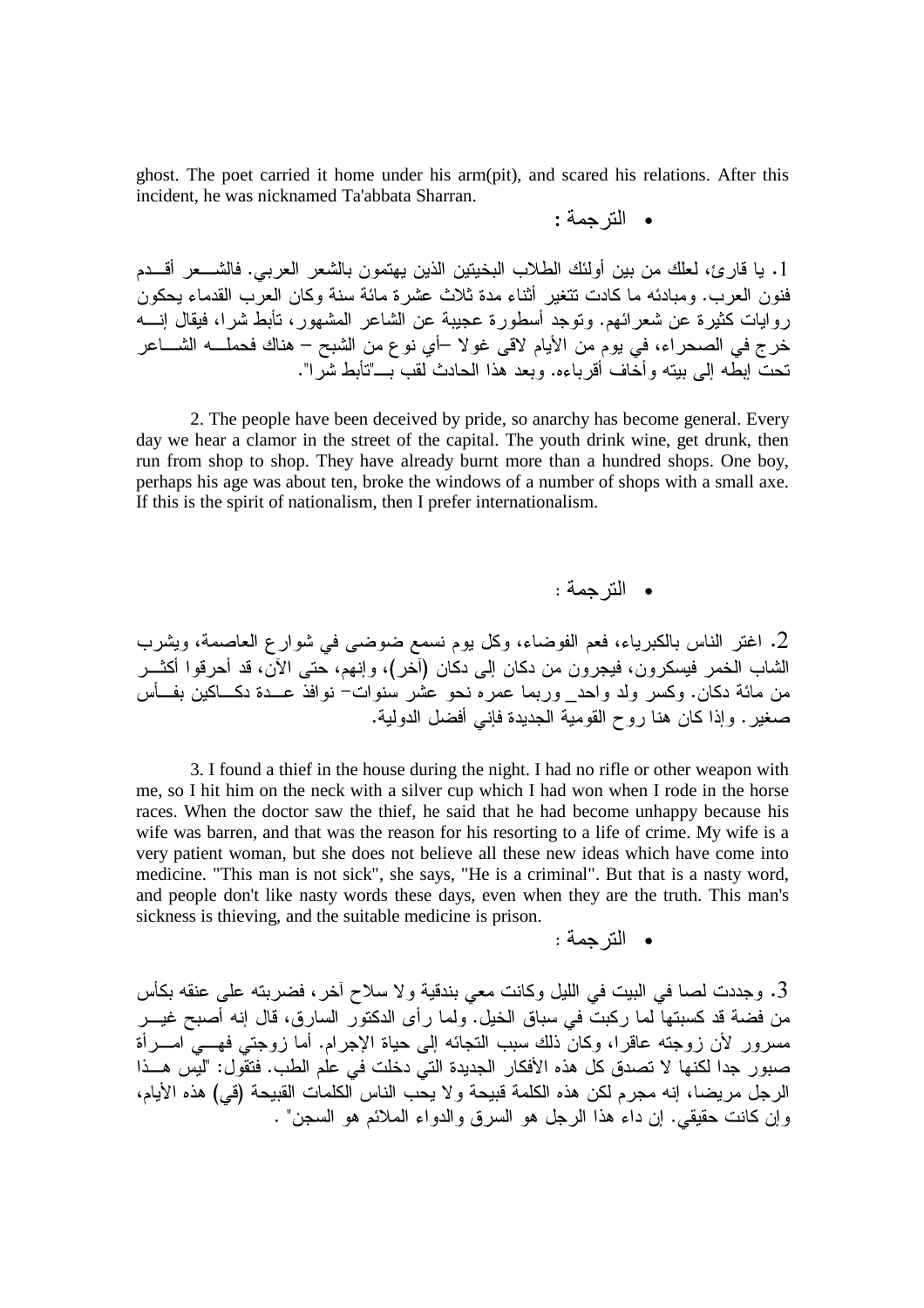#### **UNIT FOUR**

 $(7\frac{1}{2}*2=15 \text{ marks})$ 

[ . كان العر ق يسيل على جبهة الرجل حينما ر أي الخنز ير الوحشي فما كان له أية حماية، وفي تلك اللحظة فكر في ولده الصغير الذي يصير يتيما إن مـات هو، وفـي زوجتـه التـي تصـبح أرملـة بـآكيـة،

• الترحمة :

تر جم اثنين الى الانجليز بة

VI

ببته و دخله

1. Perspiration was flowing on the man's fore head when he saw the wild boar. He had no protection. In that moment he thought of his young son who would become an orphan if he himself died, and of his wife who would become a weeping widow. Then suddenly the boar stopped, so the man began to run across the sand. He left the place as fast as possible, until he reached a house and entered it.

وفجأة توقف الَّخنَّزير ، فأخذُ الرجلُ يجرِي عبرِ الرمل، فغادر المكَّانُ بأسر ع ما أمكن حتى وصل إلى

2. قبل إن لصين سر قا حمار ا ومضبي أحدهما ليبيعه، فقابله ر جل معه طبق فيه سمك فقال لـــه: .<br>أنتبيع هذا الحمار؟ قال: نعم، قال: امسك هذا الطبق حتى اركبه وأجربه، فإن أعجبنـي اشتريته بثمن يعجِّبك فأمسك اللص الطبق وركب الرجل الحمار وأخذ يجربه ذهابا وإياباً حتى ابتعد عن اللص كثيرا فدخل بعض الأزقة واختفى عنه بالكلية وأخذت اللص الحيرة من ذلك وعرف أخيرا أنهــا حلِلة عليه فرجع بالطبق فالنقاه رفيقه، فقال: ما فعلت بالحمار؟ هلَّ بعته؟ قال: نعم، قـــال: بكـــم؟ قال: برأس ماله، وهذا الطبق ربح!

2. It is said that two thieves stole a donkey and one of them went to sell it. He was met by a man who had a tray of fish, who said to him: will you sell this donkey?" He said: "Take this tray, so that I can ride it and test it, and if I like it I will buy it at a price which will be very satisfactory to you". Therefore, the thief took the tray, and the man mounted the donkey, and began to make it gallop back and forth, until it was far away from the thief. Then he entered a side street, until he was quite out of his sight. The man was perplexed at that, and ultimately realized that it was a trick against him. Therefore, he went back with the tray and his companion met him. He said: "what have you done with the donkey? Have you sold it?" He said: "yes" He said: "For how much?" He said: "For what it cost, and this tray is profit".

3. لقد رأيتك (يا بنتبي) ذات يوم جالسة على حجر أبيك وهو يقص عليك قصة أديب ملكـــا! وقد خرج من قصره بعد أن فقأ عينيه لاّ يدري كيف يسير ، وأُقبلت ابنته أنتيجون– فقادته وأرشدته، رأيتك ذلك اليوم تسمعين هذه القصةٌ مبتهجة من أولمها ثم أخذ لونك يتغير قليلا قليلا وأخذت جبهتك السمحة نربد شيئا فشيئا وما هي إلا أن أجهشت بالبكاء وأبكيت على

<sup>•</sup> الترجمة :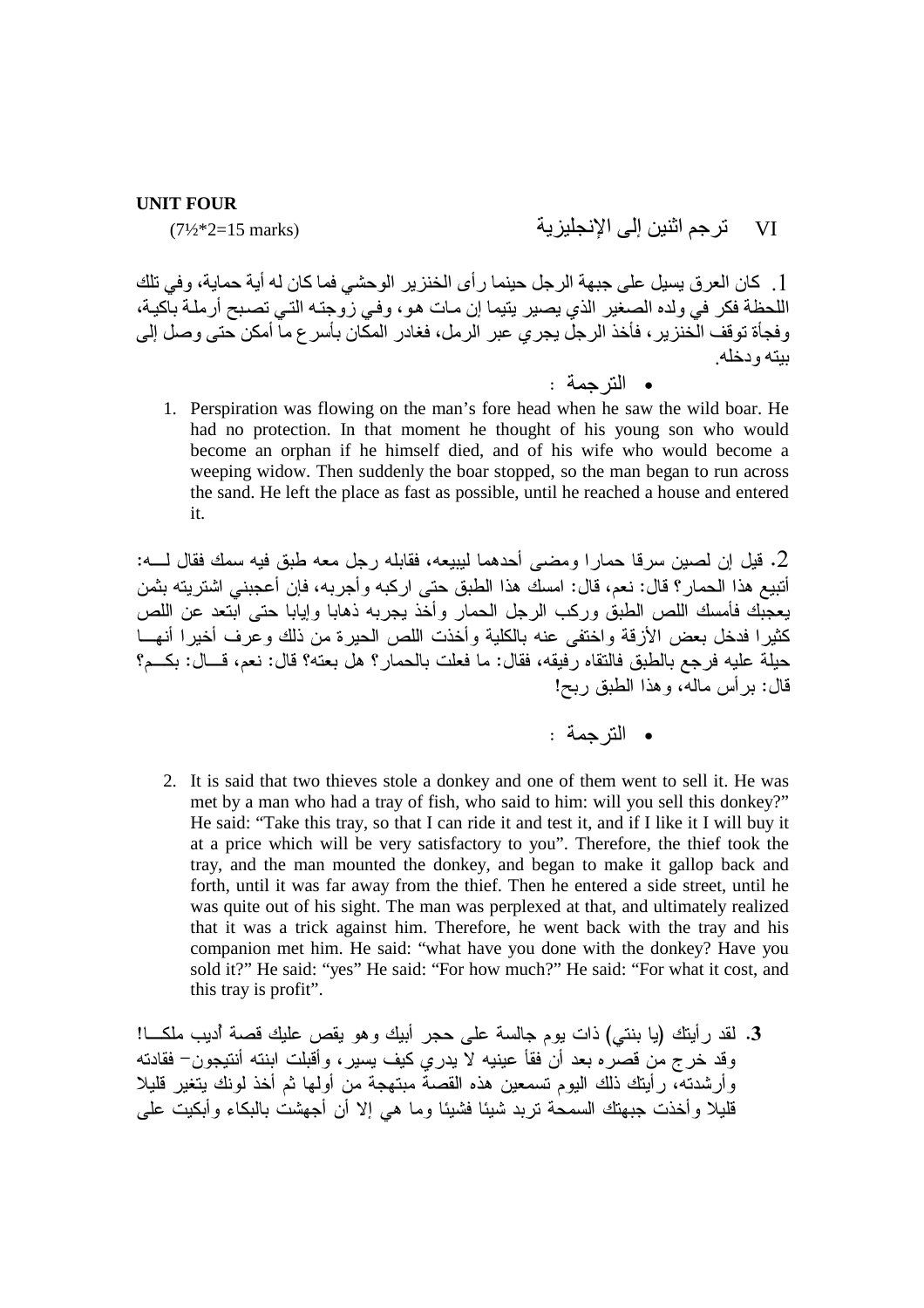أبيك لثما وتقبيلا وأقبلت أمك فانتزعتك من بين ذراعيه، وما زالت بك حتى هدأ روعك، وفهمت أمك وفهم أبوك وفهمت أنا أيضا أنك إنما بكيت لأنك رأيت أديب الملسك كأبيسك مكفوفًا لا يبصر ولا يستطيع أن يهتدي وحده فبكيت لأبيك كما بكيت لأديب.

- الترجمة :
- 4. I saw you, my daughter, one day, sitting on your father's lap, while he told you the story of Oedipus Rex, when he left his palace, after putting out his eyes, and did not know to walk. And his daughter Antigone came and led and guided him. I saw you on that day listening to this story happily at the start of it. Then your colour began to change little by little, and your smooth brow began to pare gradually. Soon you burst in to tears and fell prostrate on your father, embracing and kissing (him). Your mother came and took him from his arms and kept you until your fear was calmed. Your, other understood, and your father also, and I also understood, that you cried because you saw Oedipus Rex like your father, blind, sightless, unable to move unaided. So you wept for your father as you wept for Oedipus.

------------------------------------------------------------------------------------------------------

# MA FINAL ARABIC EXAMINATION (IDE), AUGUST 2007 AL1217 - PAPER XVII: TRANSLATION - II

#### **UNIT ONE**

I. Translate any Eight sentences into Arabic (2\*8=16 marks)

- 1. The old watch is broken.
- 2. On the table there are knives, forks and spoons.
- 3. The king's young son is in one of the minister's houses.
- 4. They are schoolmistresses in Damascus.
- 5. American soldiers arrived today in large ships.
- 6. Cairo and Damascus are great cities.
- 7. The students came out of their classes two hours ago.
- 8. Muneer's beautiful mother is a doctor.
- 9. They attended many meetings.
- 10. Is there a green book on the red table?

• الترجمة :

1. الساعة القديمة مكسورة  $\ddot{a}$ 2. على المائدة سكين وشوكة ومعل<mark>ق</mark> 3. ابن الملك الصغير في بيت للوزير 4. هن معلمات بدمشق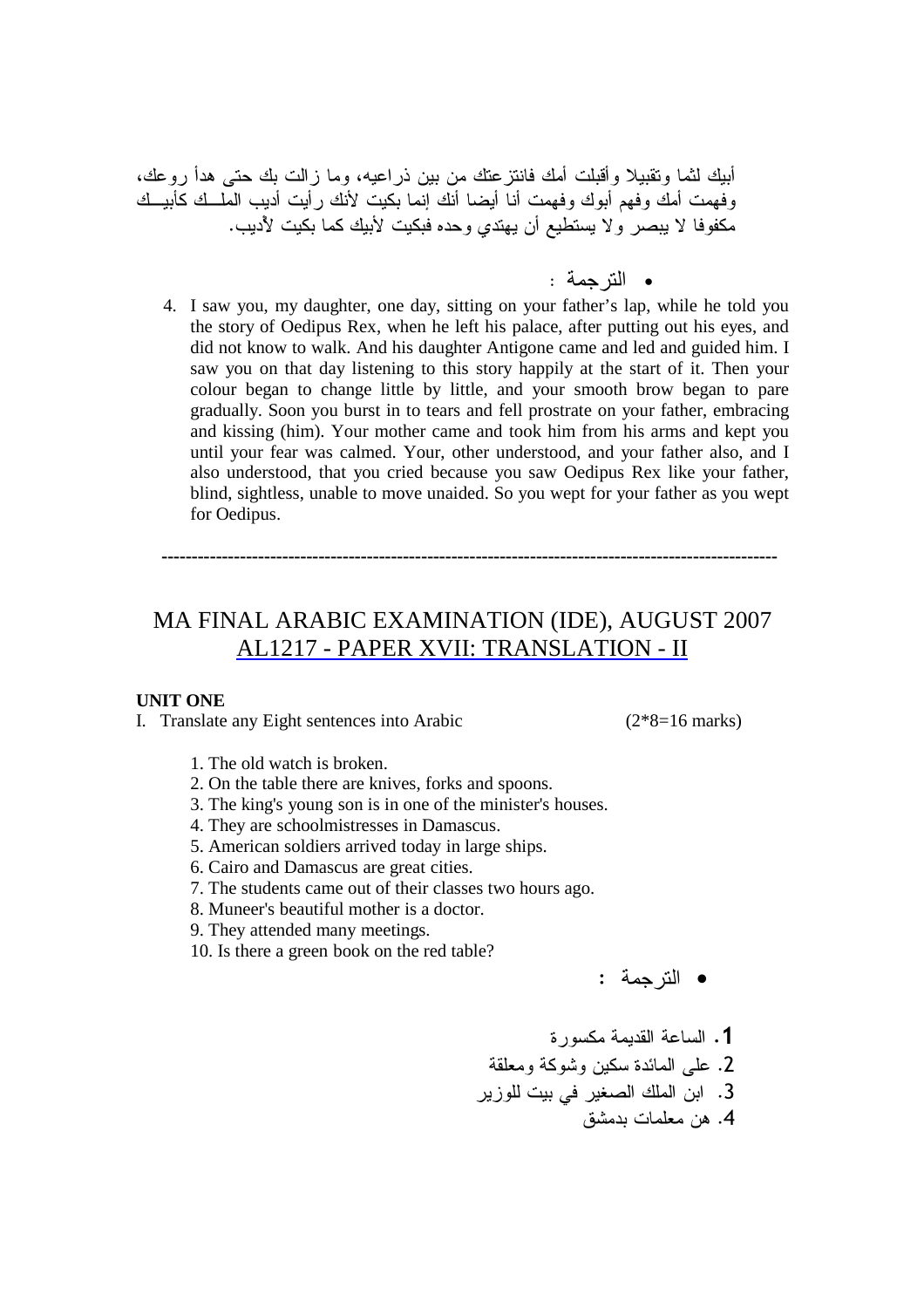&-  - - \$ "8 .5 
- 
\$ J\$ &-10 .6 
5 "> -9 8 +< -\* .7 - -( .8 &-2 5
 - .9 4 -\*( +
 - ;5 "1 .10

(2\*8=16 marks) 
 - - 
- . II

- 1. العروس بنت جميلة 2. أنت ز علان من حسن و هو ولد طيب. . هل القهو ة جدبدة ؟ لا، هو قدبم . $3$ 4. أفي بستان المعلم حيوان وحش؟ 5. حضر الوزير المريض الاجتماع. 6. في مصر مسلمون كثيرون. 7. طلبت من الخادمين خبز ا وزبدا وشايا وحليبا. 8. لحديقة الجامعة بابان. 9. كان الكتابان على المائدة أمس. اليوم هما في بيت الطبيب. . وجدوا كلابا كثيرة في السوق أمس.  $10\,$ 
	- الترجمة :

- 1. The bride is a beautiful girl
- 2. You are angry with Hasan, and he is a nice boy
- 3. Is the coffee fresh?
- 4. Is there a wild animal in the teacher's garden?
- 5. The sick minister attended the meeting
- 6. There are many Muslims in Egypt
- 7. She asked the servants for bread, butter, tea and milk
- 8. There are two doors for the garden the university

9. The two books were on the table yesterday. Today they are in the doctor's house

10. They found many dogs in the market yesterday.

#### **UNIT TWO**

**III**. Translate any four into Arabic (3\*4=12 marks)

- 1. The clean cups are in the big boxes. 2. News about the experiments reached the council of ministers yesterday.
- 3. She is the daughter of the king and the sister of the prince.
- 4. He placed the professor's two old books on the large table.
- 5. The man wrote two long letters to the minister
- 6. The boy saw Muneer's father's face in the window of the house.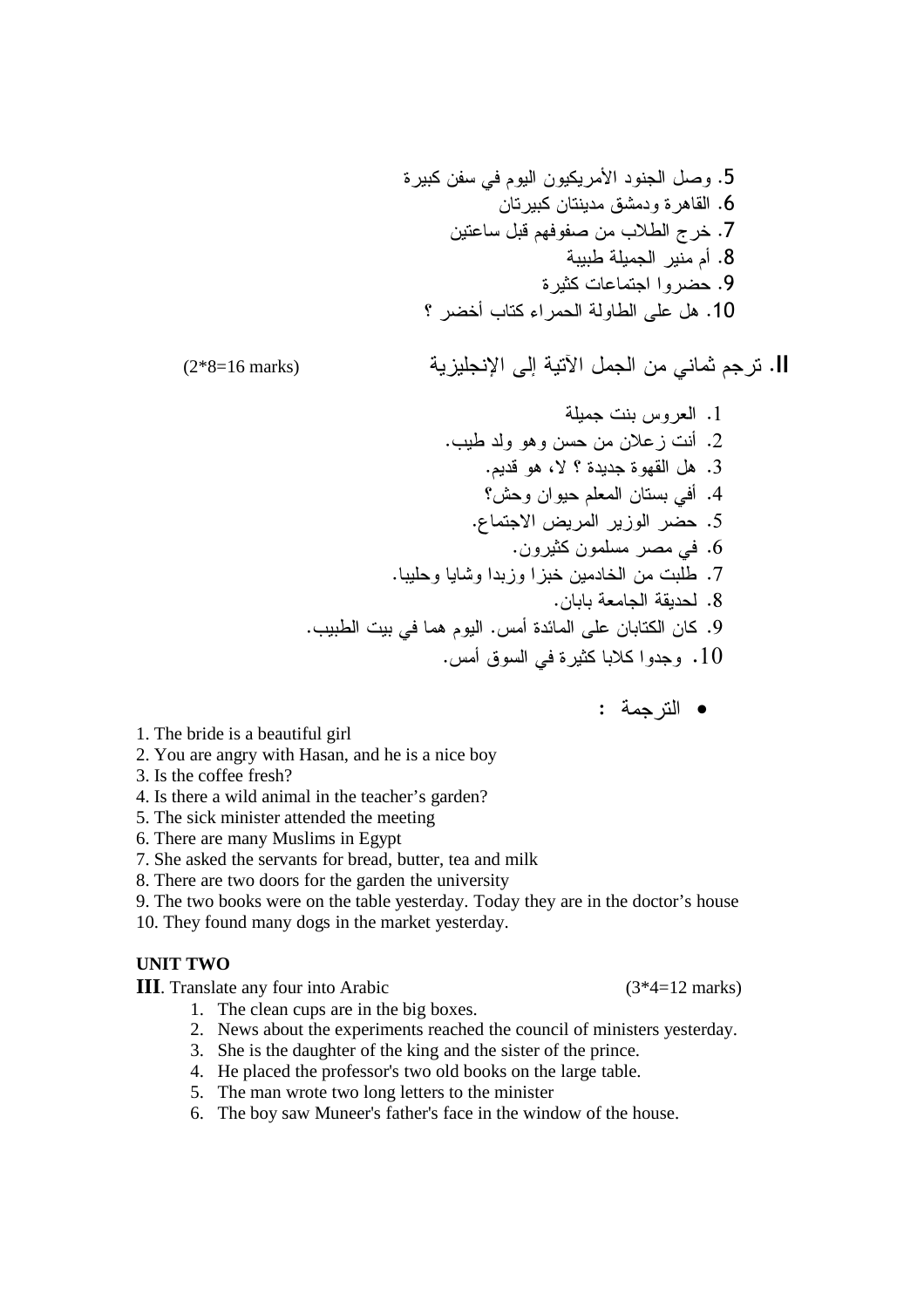7. The master of the house arrived and killed the Sheikh's two dogs.

 : - • &- J\$8 A  . 1 %( -, % +- 5 -\* "8 .2 - \*( B 1 .3 &- &\$D ;5 \$0 3

 6 .4 -, 
 "- +
 .5 B \$ ( ' \$ -A .6 .I "
> +8 "8 . <sup>7</sup>

(3\*4=12 marks) - - .IV

. =- ;5 -78 - 6> .1 . "0 "> 1 -2 " 3 "- 1 .2 .- ;
 6- \$ -9 "- B3 -\* .3 BH
 H "( 1 . > -9( "> 8 )31 .4 . \$ - Q
 % -2( - .5 .-2 ?, \$ 92 -, %D- 5 -\* .6 .-9( -( -\$ \$ = % .7

• الترجمة :

- 1. The teacher's young son fell on the ground
- 2. He is a very wealthy man, and he is unintelligent
- 3. That famous man left the city and has not returned up to now
- 4. The beautiful girl arrived from Calicut a few months ago. She is the most beautiful girl in that city
- 5. Most of the people attended the meeting yesterday
- 6. The women heard the news of the death of the prime minister, so they put on their black clothes, and mourned greatly.
- 7. White and black people have red blood in their bodies.

### **UNIT THREE**

V Translate any two in to Arabic (7\*2=14 marks)

 1. Nehru was a writer of rare ability. His outstanding works are his Autobiography, Glimpses of World History, and Discovery of India. All these books are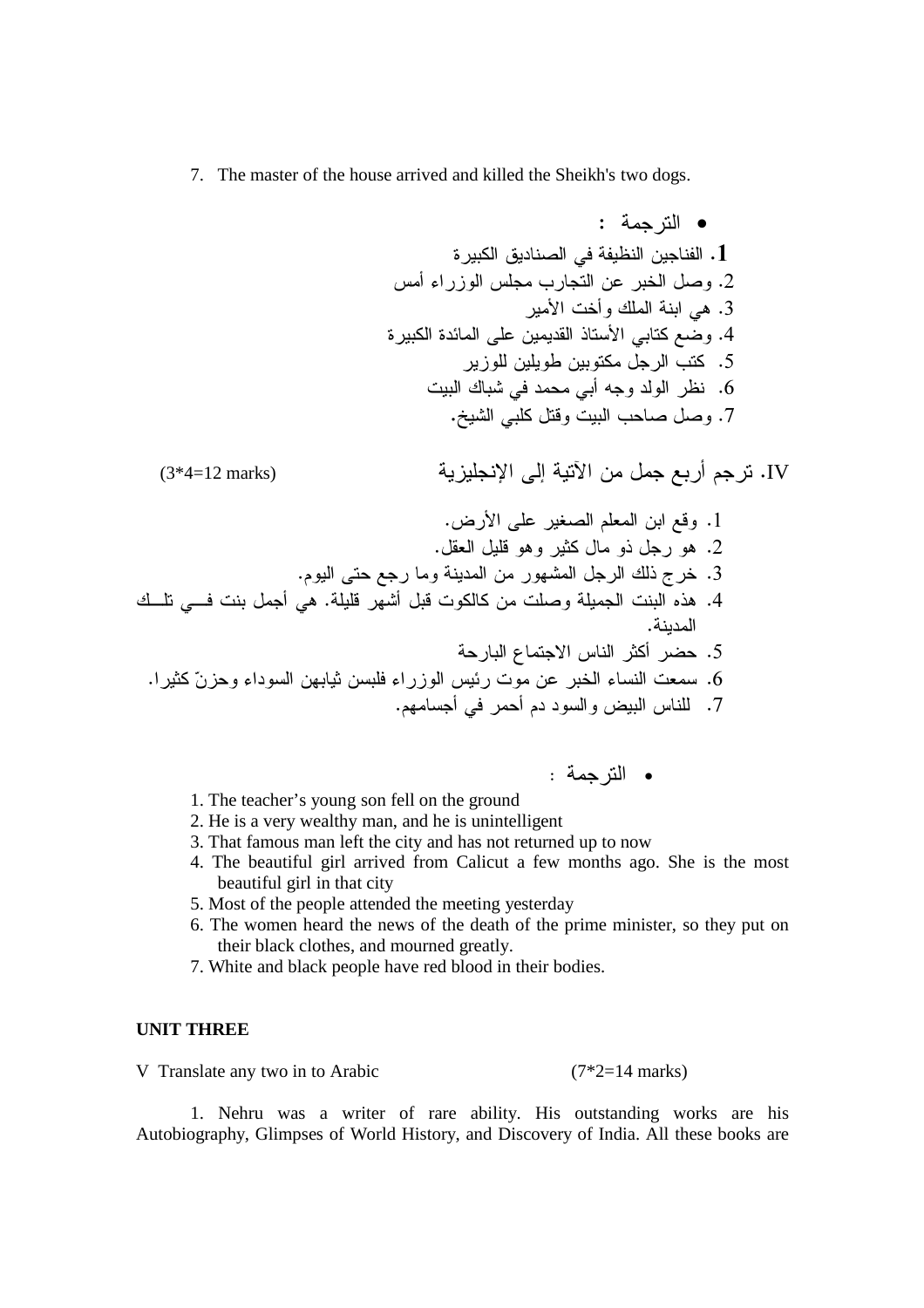written in an elegant and faultless prose. His foreign policy- the policy of non-alignment, has come to stay and has grown in stature over the years. It is a policy of peace and collective security, whose ideal is the equitable development of the whole world, and is definitely not restricted to the narrow confines of simple neutrality.

 : -•

1. نـهرو هو كاتب ذو مقدرة نادرة. وأثاره الرائعة هي سيرته الذاتية، ولمحات من لتاريخ الـهنـــد واكتشاف الهند. وجميع هذه الأثار كتبت في نثر أنيق كامل. وسياسته الأجنبيـــة– سياســــة عــــدم الانحياز – قد مكثت ونمت بمنزلة رفيعة عبر السنوات. وهي سياسة السلامة والأمن الاجتمـــاعي للتي هدف تطور عادل لجميع العالم، ولا يقصر محددا على حدود ضيقة لحياد بسيط.

2. On the following day I read in the local paper that the body of an unknown man had been found in the river, that he had drowned, and that there was no apparent cause for that. And even now I do not know whether it was the man whom I had met who had drowned, or someone else. But I always imagine that the troubles of that poor unfortunate drowning man became too great for him to bear, and so he committed suicide by jumping into the river. And I still ask myself occasionally; could I have saved him?

• الترجمة :

2. وفي اليوم التالي قر أت في الجريدة المحلية أن جثة رجل مجهول قد وجدت في النهر ، و أنه قد غرق وأنه ليس سبب ظاهر لذلك. وحتى الأن لا أعرف أهو الرجل الذي قد لاقيته الذي غرق أم غير ه. لكني دائما أتصور أن هموم ذلك الرجل الفقير المسكين العابس أصــــبحت أثقـــل مــــن أن يتحملها، فانتحر بالنط في النهر . وأحيانا أسأل نفسي: أكان في استطاعتي أن أخلصه ؟

3. His qualifications were not adequate for a profession of this sort. We were both in the same class in school and the teacher expected great things of both of us. But he used to play while I worked, and he rarely paid attention to what the teacher said in lessons. You may say: "Many a man has succeeded without great qualifications". But how many have succeeded without work? I refused to visit him, saying that the weather was bad, but he was too intelligent to believe me. The real reason was that he had refused to take my advice.

- الترجمة :
- 1. ما كانت مؤهلاته كافية لمثل هذه الحرفة. فكنا في نفس الفصل في المدرسة. وكان المعلم يتوقع أشياء كثيرة في كلينا. لكنه كان يلهو بينما أشتعل أنا، وقلما انتبه لما قاله المعلم في الدروس. وقد تقول: "رب رجل نجح في الحياة بدون مؤهلات كثيرة". لكن كــم نجحـــوا بدون عمل ؟ رفضت أن أزوره قائلا أن الطقس رديء. ولكنه كان أكثر ذكـــاء مـــن أن يصدقني. والسبب الحقيقي أنه كان رفض أن يقبل نصيحتي أنا.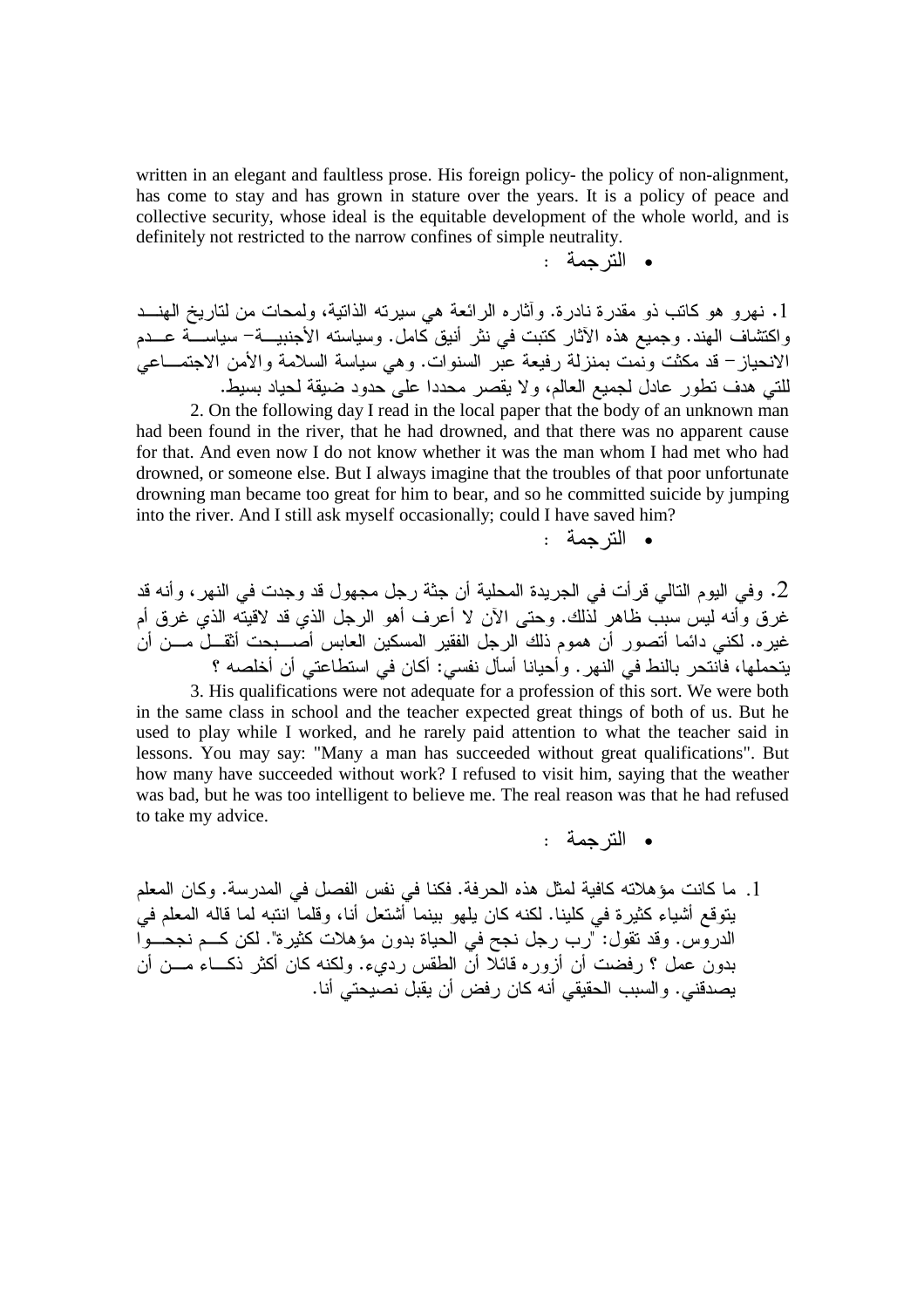$(7\frac{1}{2}*2=15 \text{ marks})$ 

تر جم اثنين إلى الإنجليز ية VI

1. قد اتخذ حسن حرفة الكتابة منذ شبابه حينمـا خرج من المدرسـة المتوسـطة لكنـه لا مؤلفـات لـه بالمعنى الصحيح، وهو بلغ الست من عمره الأن وسبب ذلكَ كسله لأنه بذلٌ وقته شاربا وأكلًا ولاهيا. فقد ألفٌ عددا منَّ الكتيبات ومقالات الجرائد اليومية، وقال لي بنفسه، و هو سكر ان، إنه لم يحقق آمال أبويه ومعلميه، وإنه حزن كثير ا من فشله أول الأمر ، ثم اعتَّاد إليه. وجميعنـا قد ر أينـا رجـالا أمثالـه فشلوا في أعمالهم على الرغم من مؤهلاتهم البالغة، بل ربما أعطيناهم نصبحة صىالحة مفيدة ولم بستمعوا الدها

1. Hasan took up writing as a profession since his youth, when he left the intermediate school. However, he has no writings in the true sense and he has reached the age of 60 now. The reason for that is his laziness that he spent his time eating, drinking and playing. He has written a number of booklets and articles in the daily newspapers. He has told me himself, while drunk, that he did not justify the hopes of his parents and teachers, and that he was very sad about his failure at first, then he got used to it. We have all seen man like him who have failed in their work, despite their outstanding qualifications. Indeed, we may have given them salutary and useful advice, and they have not listened to us.

2. سرت من بيت المقدس إلى بيت لحم فوجدت على طريقي "عين سلوان". وهي العين التي أبـــراً فيها السيد المسيح الضر بر الأعمى. ولم تكن له قبل ذبك عيِّنان. ويقُر بها بيوت كَثير ة منقورٌ ة فـــي الصخر . وفيها رَّجال حبسوا أنفسهم فيها عبادة. وأما بيت لحم وهو الموضع الذي ولد فيـــه الســـيدُ المسيحِّ– فُبينه وبين بيت المقدس سنة أميال. وفي وسط الطريق قبر ولدي يعقوب. وهو قبر عليـــه اثنا عشر حجرا. وفوقه قبة معقودة بالصخر وبيت لحم هناك. وفيها كنيسة حسنة البناء مزينة إلــــى أبعد غاية حتى أنه ما أبصر في جميع الكنائس مثلها بناء.

• الترحمة :

2. I went from Jerusalem to the town of Bethlehem, and found en route 'Ain Sulwan. This is the spring in which the lord Christ cured the blind man, who previously had no sight in either eye. Near it are many houses carved in the rock. In them are (some) men who have incarcerated themselves to worship. As for Bethlehem – the place where Jesus Christ was born- between it and Jerusalem is (a distance of) six miles. Half way along the road is the tomb of Jacob's two sons. It is a tomb on which are twelve stones. Over it is a dome vaulted with rock, and Bethlehem is there, so that there is not to be seen anything built thus among all the churches (of the world).

<sup>•</sup> الترجمة :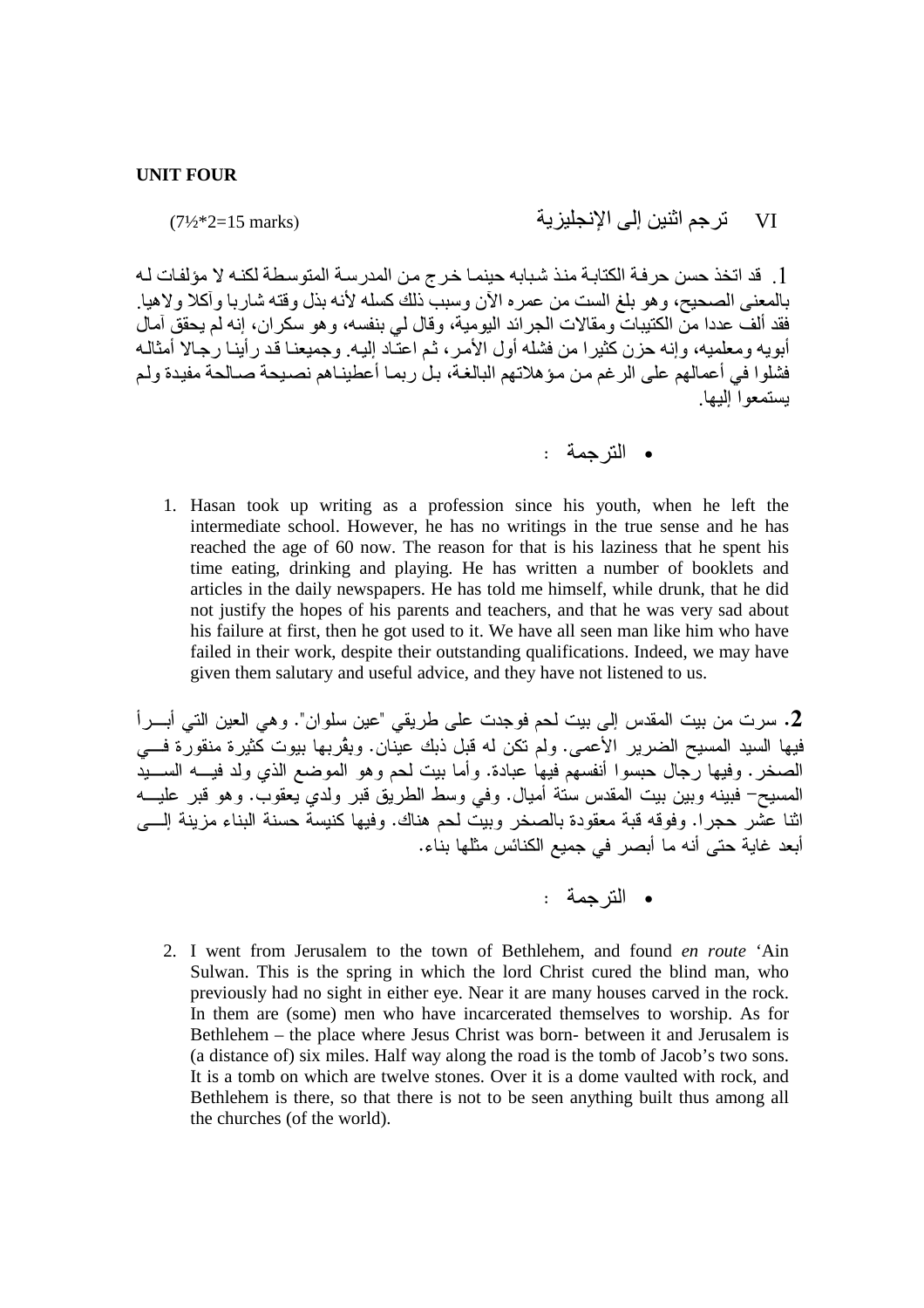3. تم وضْع مشروع نتظيم وزارة إدارة المحلية، ستتكون الوزارة مـــن خمـــس إدارات. هـــي إدارات الشئون المالية والإدارية والقانونية والعلاقات العامة والتفتيش الفني. سيرأس هذه الإدارات مدير عام أو موظف من الدرجة الأولى. ستضم الوزارة أقساما فنية تختص بحث المسائل التـــي يحيلها إلى الوزارة مجلس الأمة أو الاتحاد القومي أو الوزارات المختلفة. لـــن تضـــم الـــوزارة إدار ات تمثل المر اقبات الفنية في المحافظات. إذ سيبقى إشر اف الوز ار ات التنفيذية المختلفة على النواحي الفنية في المجالس المحلية بحيث يكون المحافظ في حكم نائب الوزير لكل وزير يشرف فنيا على النواحي المتصلة لعمل الوزارة.

- الترجمة :
- 3. A scheme has been completed for the organization of the ministry of local administration. The ministry will consist of 5 administrations, the administrations of financial, departmental and legal matters, of public relations, and technical inspection. A director-general or a first-grade official will head these administrations. The ministry will include technical sections concerned with the investigation of matters referred to the ministry by the national assembly or the national union, or the various ministries. The ministry will not include administrations representing the technical supervisory bodies in the provinces. For the supervision of the various executive ministers over the technical aspects of the local council, will remain in such away that the governor will be under the control of a deputy for each minister who will supervise technically those aspects connected with the work of the ministry.

#### ---------------------------------------------------------------------------------------------------

## MA FINAL ARABIC EXAMINATION (IDE), JUNE 2008 AL1217 - PAPER XVII: TRANSLATION - II

### **UNIT ONE**

I. Translate any Eight of the sentences into Arabic (8\*2=16 marks)

- **1.** News about the experiments reached the council of ministers yesterday
- **2.** She is the daughter of the king and the sister of the prince.
- **3.** He placed the sultan's two old books on the large table.
- **4.** The boy saw Muhammad's father's face in the window of the house.
- **5.** There were two useful experiments in the school today.
- **6.** Your friend opened the windows and closed the door an hour ago.
- **7.** Why did you ride your bicycle to school today?
- **8.** These Arabs are nice persons.
- **9.** This is the great mosque of the city.
- **10.** We have studied agriculture from these two books.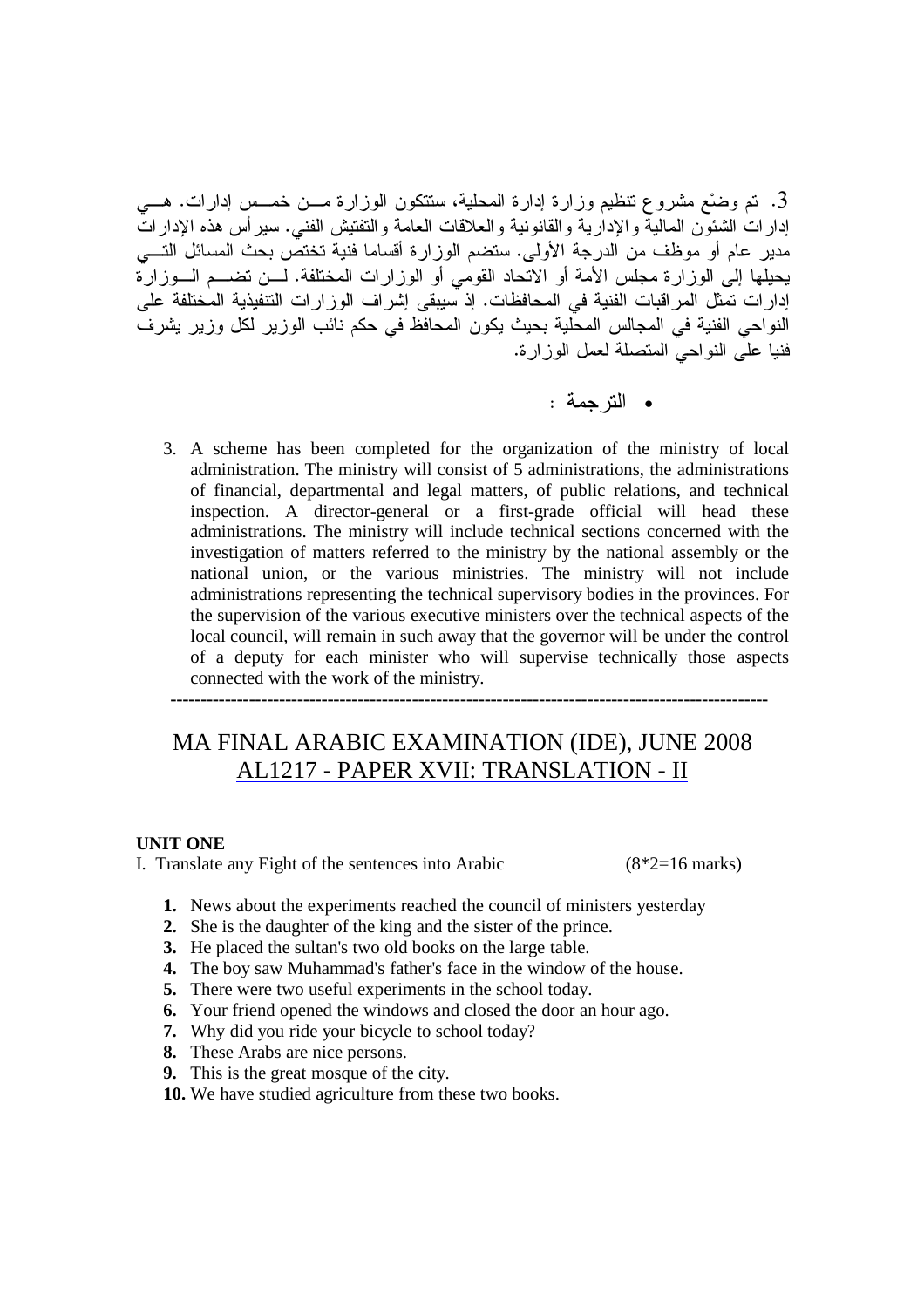ll. ترجم ثمانية من الجمل الآتية إلى الإنكليزية  $(8 * 2 = 16$  marks)

• الترجمة :

- 1. This useful book has only just arrived.
- 2. The inhabitants of this village demanded new houses and a large school.
- 3. That famous man left the city and has not returned up to now.
- 4. The teacher said to his pupil: "Why have you written your lessons in (the) green ink?
- 5. The man saw the most beautiful girl in the longest street in the town.
- 6. The camel is better than the horse for the inhabitants of the desert.
- 7. The owner of the house opened the courtyard gate to him.
- 8. The youth was glad, and asked the man for (the) food.
- 9. When this boy grows up he will be one of the best of men.
- 10. After this work your name will be honoured among your brothers and sisters.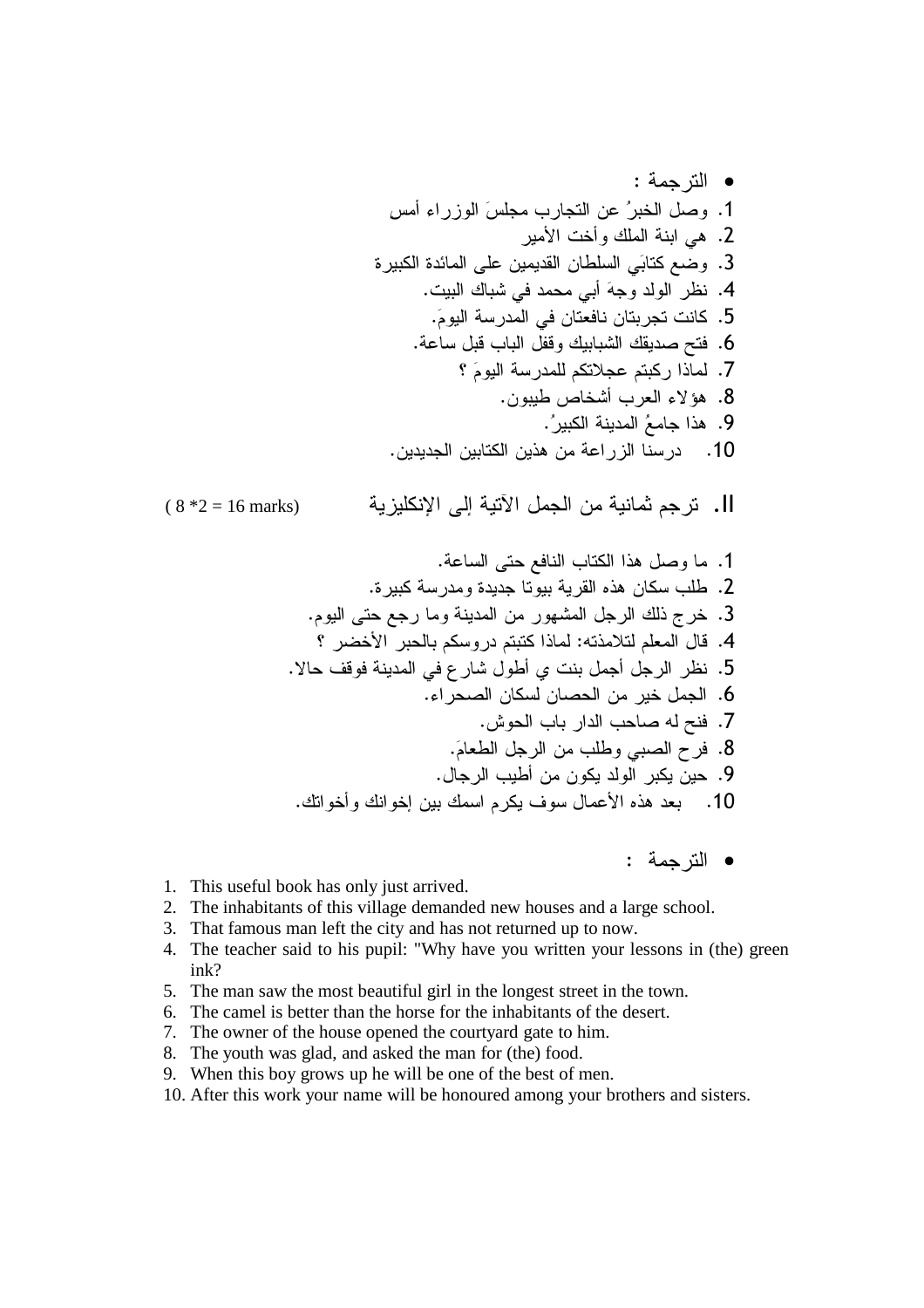#### **UNIT TWO**

**III**. Translate into Arabic any Four of the sentences (4\*3=12 marks)

- 1. We are students and we seek learning
- 2. This thing will be a big burden to us.
- 3. My father used to raise great stones from the ground and carry them from our garden.
- 4. In accordance with the president's speech we attended the meeting.
- 5. The news will reach you tomorrow when you are in the council.
- 6. I shall return to the house to see what you are doing.
- 7. The ambassador came from Europe two months ago to ask about the truth of the matter.

: - • . `- + +< .1 . 5 - D5 31 .2 . 
 9 =- &- -( 6 - ( .3 .`Q
 - %D- "> ;5 b .4 .Q

 \$@ a-\* B7 .5 ."
 -A 6-( / .6 .- 00 5 "G -9 "> ?-\( - -\$> .7

( 4 \*3 = 12 marks) 
 - - .IV . 00 +

 ( \$D- %D- "> .1 . '
 ( !\$ + -80 + ; "8 ;
 / -\$> .2 .9-\$ 
> + 1 Y- - )31 5 '
G .3 .&-, %D- - 
 -\* B
 \$D- = - .4 .\$ &- 7 - 31 &-\* ( - \$D- -\*( 7 .5 ."1 B 4 &-2 \$ -( 5 -\$ 3 \$( .6 .31 \$ >5 
 B : 9
( B -.7

• الترجمة :

- 1. The Chairman said in the committee: "one of the duties of the newspapers is to write the truth".
- 2. The guest advanced till he reached the castle gate, then he asked the soldier to open it.